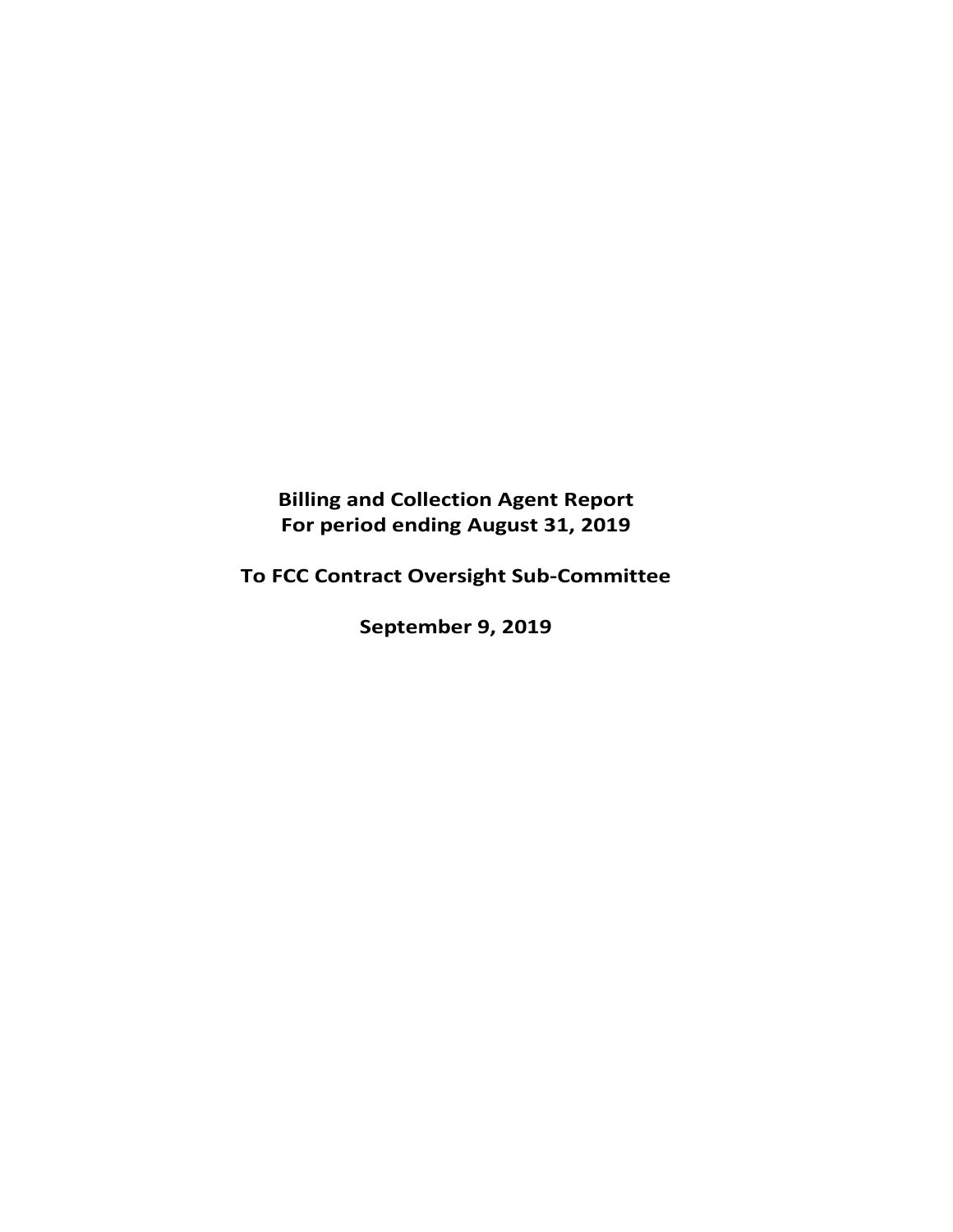# **NANPA FUND STATEMENT OF FINANCIAL POSITION August 31, 2019**

**Assets**

| Cash in bank                                     |          | \$<br>284,809   |
|--------------------------------------------------|----------|-----------------|
| Receivables                                      |          |                 |
| Receivable from US Carriers                      | 69,645   |                 |
| Receivable from Canada                           |          |                 |
| Receivable from Caribbean countries              | 1,559    |                 |
| Receivables forwarded to Treasury for collection | 63,067   |                 |
| Allowance for uncollectible accounts             | (81,600) | 52,671          |
| <b>Total assets</b>                              |          | 337,480         |
| Less: Accrued liabilities                        |          |                 |
| Welch LLP                                        | 28,400   |                 |
| SOMOS                                            | 555,418  |                 |
| Data Collection Agent - USAC                     | 6,500    | (590, 318)      |
| <b>Fund balance</b>                              |          | (252, 838)<br>S |

A decision to switch banks from BNY Mellon to Bank of America was made to allow for better rates for bank fees and allow for the potential to accept credit card payments.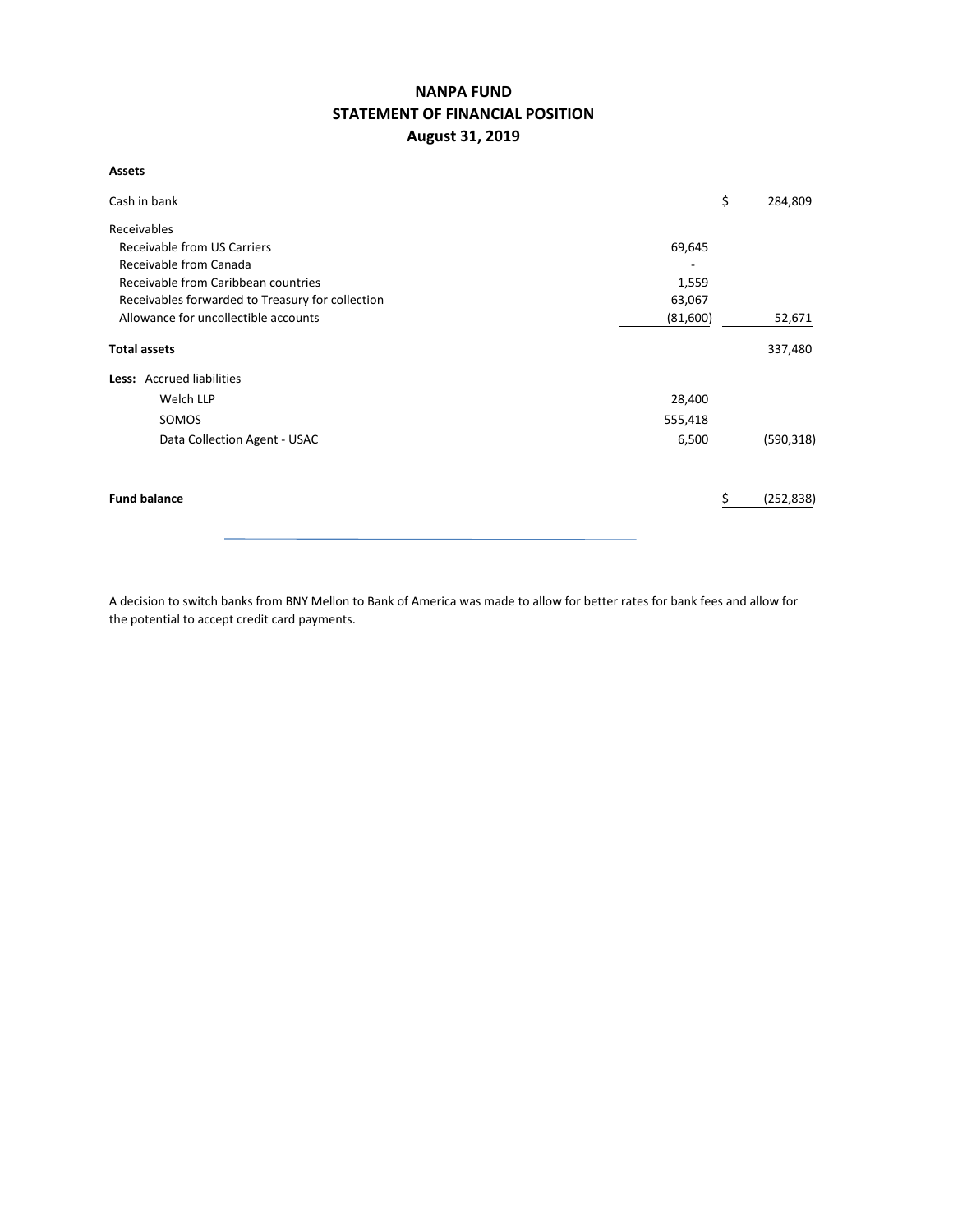#### **NANP FUND FORECASTED STATEMENT OF CHANGES IN FUND BALANCE BASED ON NO DEFERRAL OF SOMOS PAYMENTOCTOBER 2018 TO SEPTEMBER 2019**

|                                                 |        |                        |               |               |                        |            | <b>Actual</b> |                      |           |               |               |                         | <b>Forecasted</b> |               |               | <b>Variance between</b> |
|-------------------------------------------------|--------|------------------------|---------------|---------------|------------------------|------------|---------------|----------------------|-----------|---------------|---------------|-------------------------|-------------------|---------------|---------------|-------------------------|
|                                                 |        |                        |               |               |                        |            |               |                      |           |               |               |                         |                   |               |               | forecasted results and  |
|                                                 |        | Oct-18                 | <b>Nov-18</b> | <b>Dec-18</b> | Jan-19                 | Feb-19     | Mar-19        | Apr-19               | May-19    | <b>Jun-19</b> | <b>Jul-19</b> | Aug-19                  | $Sep-19$          | <b>Total</b>  | <b>Budget</b> | budget at Sept 30/19    |
| Revenue                                         |        |                        |               |               |                        |            |               |                      |           |               |               |                         |                   |               |               |                         |
| <b>International Contributions</b>              |        |                        |               |               |                        |            |               |                      |           |               |               |                         |                   |               |               |                         |
| Canada                                          | (1)    | 18,286                 | 9,143         | 9,143         | 9,143                  | 9,143      | 9,143         | 9,143                | 9,143     | 9,143         | 9,143         | 9,144                   |                   | 109,717       | 109,717       |                         |
| Caribbean countries                             | (1)    | 23.036                 | $\sim$        | $\sim$        | $\sim$                 |            |               |                      |           |               |               |                         |                   | 23,036        | 23.036        |                         |
| <b>Total International Contributions</b>        |        | 41,322                 | 9,143         | 9,143         | 9,143                  | 9,143      | 9,143         | 9,143                | 9,143     | 9,143         | 9,143         | 9,144                   | $\sim$            | 132,753       | 132,753       |                         |
| Domestic Contributions - US carriers            | (1)    | 4,538,876              | 115,084       | 474,065       | 73,710                 | 76,122     | 73.604        | 73.436               | 72,174    | 78,385        | 77,128        | 74,148                  |                   | 5,726,732     | 5,639,875     | 86,857                  |
| Late filing fees for Form 499A                  | (2)    | (1,300)                | (400)         | 600           | 400                    | 200        | $\sim$        | 100                  | 900       | 700           | $\sim$        | 1,300                   | 66,000            | 68,500        | 66,000        | 2,500                   |
| Interest income                                 | (3)    | 6,155                  | 5,244         | 6,112         | 5,355                  | 4,129      | 3,902         | 3,267                | 2,490     | 1,851         | 1,047         | 446                     | 500               | 40,498        | 6,000         | 34,498                  |
| <b>Total revenue</b>                            |        | 4,585,053              | 129,071       | 489,920       | 88,608                 | 89,594     | 86,649        | 85,946               | 84,707    | 90,079        | 87,318        | 85,038                  | 66,500            | 5,968,483     | 5,844,628     | 123,855                 |
|                                                 |        |                        |               |               |                        |            |               |                      |           |               |               |                         |                   |               |               |                         |
| <b>Expenses</b><br>NANPA Administration - Somos | (4)(a) | $\sim$                 | 240,833       | 240,833       | 240,833                | 240,833    | 240,833       | 243,545              | 240,833   | 242,991       | 240,833       | 240,833                 | 243,333           | 2,656,533     | 2,088,152     | (568, 381)              |
| NANPA Administration - Neustar                  | (4)(b) | 187,332                |               |               |                        |            |               |                      |           |               |               |                         |                   | 187,332       | 189,832       | 2,500                   |
| NANPA Administration - Neustar                  | (4)(b) |                        | 188,201       | 187,332       |                        |            |               |                      |           |               |               |                         |                   | 375,533       |               | (375, 533)              |
| NANPA Administration - Neustar transition       | (4)(c) | $\sim$                 | $\sim$        | 70,822        |                        |            |               |                      |           |               |               |                         |                   | 70,822        |               | (70, 822)               |
| NANPA Administration - Change Order A           | (4)(d) |                        |               |               |                        |            |               |                      |           |               |               |                         | 19,606            | 19,606        |               | (19,606)                |
| 1K Block Pooling - Somos                        | (5)(a) | $\sim$                 | 314,855       | 314,585       | 314,315                | 314,585    | 314,585       | 321,266              | 314,585   | 325,156       | 314,585       | 314,585                 | 319,585           | 3,482,687     | 2,848,879     | (633,808)               |
| 1K Block Pooling - Somos pre-transition         |        |                        |               | 25,294        |                        |            |               |                      |           |               |               |                         |                   | 25,294        |               | (25, 294)               |
| 1K Block Pooling - Neustar                      | (5)(b) | 257,128                |               |               |                        |            |               |                      |           |               |               |                         |                   | 257,128       | 258,988       | 1,860                   |
| 1K Block Pooling - Neustar                      | (5)(b) |                        | 258,777       | 254,442       |                        |            |               |                      |           |               |               |                         |                   | 513,219       |               | (513, 219)              |
| 1K Block Pooling - Neustar transition           | (5)(c) |                        |               | 101,518       |                        |            |               |                      |           |               |               |                         |                   | 101,518       |               | (101, 518)              |
| 1K Block Pooling - Change Order A               | (5)(d) |                        |               |               |                        |            |               |                      |           |               |               |                         | 64,004            | 64,004        |               | (64,004)                |
| <b>Billing and Collection</b>                   |        |                        |               |               |                        |            |               |                      |           |               |               |                         |                   |               |               |                         |
| Welch LLP                                       | (6)    | 28,400                 | 28,400        | 28,400        | 28,400                 | 28,400     | 28,400        | 28,400               | 28,400    | 28,400        | 28,400        | 28,400                  | 28,400            | 340,800       | 340,920       | 120                     |
| <b>Data Collection Agent</b>                    | (7)    | 6,637                  | 6,586         | 6,465         | 7,062                  | 6,210      | 6,210         | 6,403                | 6,262     | 6,296         | 6,209         | 6,155                   | 6,500             | 76,995        | 78,000        | 1,005                   |
| <b>Annual Operations Audit</b>                  | (8)    | $\sim$                 | $\sim$        | 38,400        | 9,600                  | $\sim$     | $\sim$        | $\sim$               | $\sim$    | $\sim$        | $\sim$        |                         | $\sim$            | 48,000        | 48,000        |                         |
| <b>Bank Charges</b>                             | (9)    | 3,835                  | 7,530         | 2,478         | 2,456                  | 2,821      | 2,148         | 2,555                | 1,938     | 2,035         | 1,862         | 1,927                   | 3,166             | 34,751        | 38,000        | 3,249                   |
| <b>Carrier Audits</b>                           | (10)   | $\sim$                 | $\sim$        | $\sim$        | $\sim$                 | $\sim$     | $\sim$        | $\sim$               | $\sim$    | $\sim$        | $\sim$        | $\sim$                  | $\sim$            | $\sim$        | 200,000       | 200,000                 |
| Bad debt expense                                | (11)   | (525)                  | (4, 449)      | 23,388        | 7,281                  | 1,577      | (12, 646)     | (2,603)              | (4,512)   | (1,788)       | 140           | 3,379                   | 3,333             | 12,575        | 40,000        | 27,425                  |
| <b>Total expenses</b>                           |        | 482,807                | 1,040,733     | 1,293,957     | 609,947                | 594,426    | 579,530       | 599,566              | 587,506   | 603,090       | 592,029       | 595,279                 | 687,927           | 8,266,797     | 6,130,771     | (2, 136, 026)           |
| Net revenue (expenses)                          |        | 4,102,246              | 911,662)      | 804,037) (    | 521,339)               | 504,832) ( | 492,881) (    | 513,620)             | 502,799)  | 513,011) (    | 504,711) (    | 510,241) (              | $621,427$ )       | $2,298,314$ ( | 286,143)      | (2,012,171)             |
| <b>Opening fund balance</b>                     |        | 1,424,049              | 5,526,295     | 4,614,633     | 3,810,596              | 3,289,257  | 2,784,425     | 2,291,544            | 1,777,924 | 1,275,125     | 762,114       | 257,403                 | (252, 838)        | 1,424,049     | 1,286,143     | 137,906                 |
| <b>Closing fund balance</b>                     |        | 5,526,295              | 4,614,633     | 3,810,596     | 3,289,257              | 2,784,425  | 2,291,544     | 1,777,924            | 1,275,125 | 762,114       | 257,403       | (252, 838)              | (874, 265)        | (874, 265)    | 1.000.000     | (1,874,265)             |
|                                                 |        |                        |               |               |                        |            |               |                      |           |               |               |                         |                   |               |               |                         |
| Fund balance makeup:                            |        |                        |               |               |                        |            | 1.000.000     |                      |           |               | 1.000.000     |                         |                   |               |               |                         |
| Contingency                                     |        | 1,000,000<br>4,526,295 | 1,000,000     | 1,000,000     | 1,000,000<br>2,289,257 | 1,000,000  |               | 1,000,000<br>777,924 | 1,000,000 | 1,000,000     |               | 1,000,000<br>1,252,838) | 1,000,000         | 1,000,000     | 1,000,000     |                         |
| Surplus                                         |        |                        | 3,614,633     | 2,810,596     |                        | 1,784,425  | 1,291,544     |                      | 275,125   | 237,886)      | 742,597)      |                         | 1,874,265)        | 1,874,265)    |               |                         |
|                                                 |        | 5,526,295              | 4,614,633     | 3.810.596     | 3,289,257              | 2,784,425  | 2,291,544     | 1,777,924            | 1,275,125 | 762,114       | 257,403 (     | 252,838)                | 874,265)          | 874,265)      | 1.000.000     |                         |

**(1)** The US carrier contributions for the period from October 2018 to September 2019 and the International contributions are based upon actual billings.

#### **Assumptions: Reconciliation of forecast to budget**

| (1) The US carrier contributions for the period from October 2018 to September 2019 and the International contributions are based upon actual billings. | Budgeted fund balance at September 30, 2019 - contingency         | 1,000,000  |
|---------------------------------------------------------------------------------------------------------------------------------------------------------|-------------------------------------------------------------------|------------|
| (2) These fees represent the \$100 late filing fee charged to those companies that do not file the Form 499A by the due date.                           | Increase in opening fund balance between budget period and actual | 137,906    |
| (3) Interest income projections are estimates                                                                                                           | Additional billings over estimate from budget                     | 86,857     |
| (4)(a) The NANPA Administration contract for Somos covers the period from November 1/18 to October 31/19                                                | Late filing fees (reversal) for Form 499A                         | 2,500      |
| (4)(b) The NANPA Administration contract extension for NeuStar covers the period from October 1/18 to December 31/18                                    | Underestimate of interest earned to date compared to budget       | 34,498     |
| (4)(c) The NANPA Administration contract for NeuStar provides for transitional costs for the period from November 1/18 to December 31/18                | Somos - NANPA - excess of contract awarded over amount budgeted   | (568, 381) |
| (4)(d) Change Order to combine the Central Office Code Assignment Guidelines and Thousands-Block Administration Guidelines into one document.           | NeuStar - NANPA - transitional month costs not budgeted           | (373, 033) |
| (5)(a)The 1K Block Pooling Administration contract for Somos covers the period from November 1/18 to October 31/19                                      | NeuStar - NANPA - transition costs not budgeted                   | (70, 822)  |
| (5)(b) The 1K Block Pooling contract extension for NeuStar covers the period from October 1/18 to December 31/18                                        | Somos - Pooling - excess of contract awarded over amount budgeted | (659, 102) |
| (5)(c) The 1K Block Pooling contract for NeuStar provides for transitional costs for the period from November 1/18 to December 31/18                    | NeuStar - Pooling - transitional month costs not budgeted         | (511, 359) |
| (5)(d) Change Order to combine the Central Office Code Assignment Guidelines and Thousands-Block Administration Guidelines into one document.           | NeuStar - NANPA - transition costs not budgeted                   | (101, 518) |
| (6) The cost of B&C Agent is based on the contract with Welch LLP                                                                                       | Somos - NANPA Administration Change Order A - not budgeted        | (19, 606)  |
| (7) The expense for the Data Collection Agent is based on an allocation of costs by USAC.                                                               | Somos - Pooling Change Order A - not budgeted                     | (64,004)   |
| (8) The expense for the annual operations audit performed by Ernst & Young LLP is based on the quote given.                                             | Decrease in B&C Agent costs                                       | 120        |
| (9) Bank fees are an expense to the Fund.                                                                                                               | Data Collection fees - Adjustment to actual from budget           | 1,005      |
| (10) The budget allows \$200,000 for carrier audits. This will not be expended.                                                                         | Bad debts - Adjustment to actual from budget                      | 27,425     |
| (11) The allowance covers all accounts considered potentially uncollectible at August 31, 2019.                                                         | Carrier audits that will not be performed                         | 200,000    |
|                                                                                                                                                         | Operations Audit - Adjustment to actual from budget               |            |
|                                                                                                                                                         | Bank fees - Variance between actual and budget                    | 3,249      |
|                                                                                                                                                         | Forecaseted fund balance at September 30, 2019                    | (874, 265) |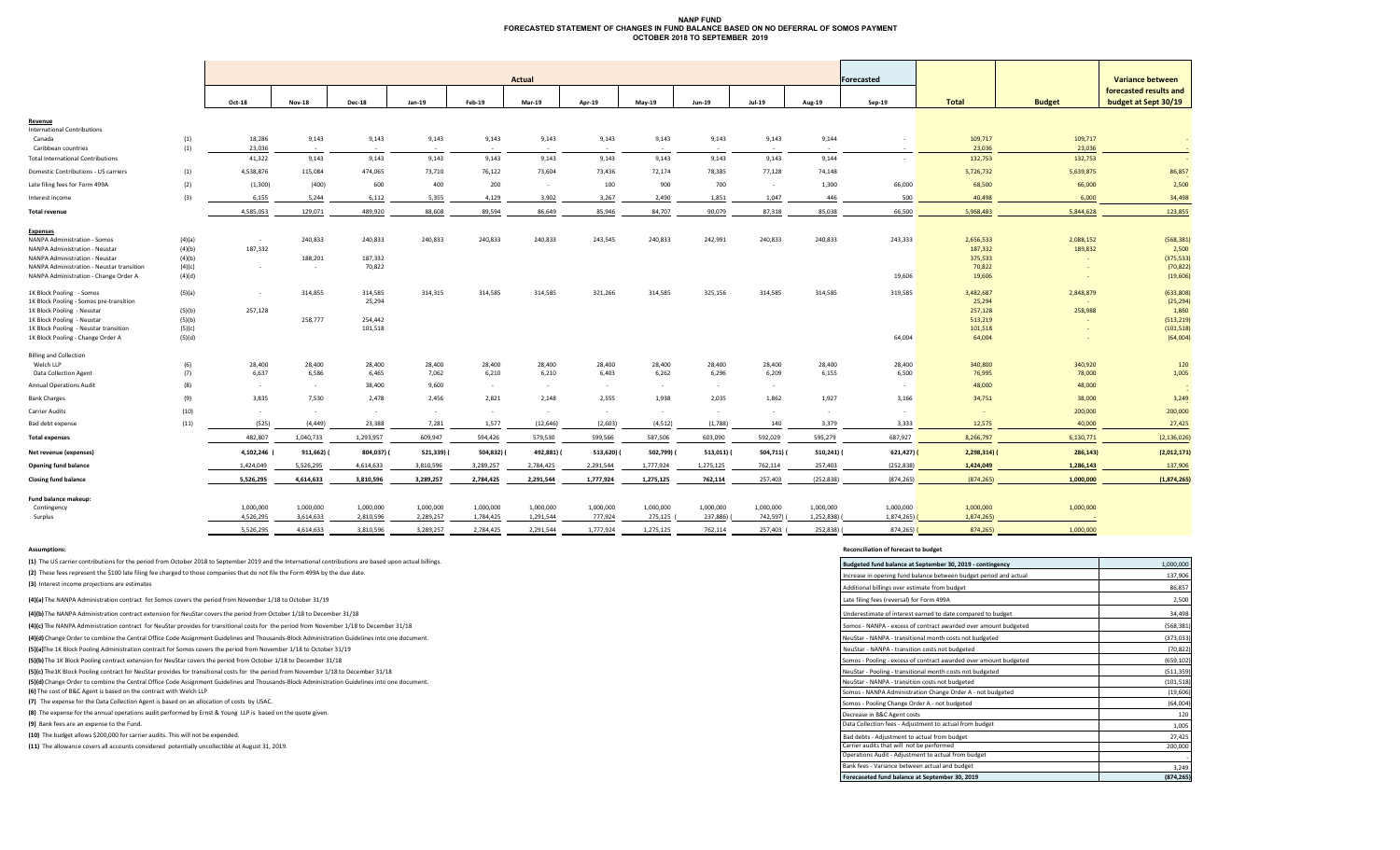# **Deliverables Report**

## **Distributing invoices**

The monthly invoices for carriers were emailed/mailed on August  $12<sup>th</sup>$ .

### **Processing Payments**

Payment information from the lockbox service at Mellon Bank is downloaded on a daily basis. The deposit information is recorded daily.

### **Late/Absent Payments**

Demand notices and statements of account were emailed/mailed on August 13<sup>th</sup> to all carriers with overdue balances. A total of 20 demand notices and statements of account were sent out. This is on par with the previous month. The outstanding balances from the 2018 annual billing were sent to Treasury for collections on January 10, 2019.

#### **FCC Red Light Notices**

At a minimum, an updated red light report is posted to the FCC server for processing once a week. When required, additional updates are posted.

#### **Helpdesk Queries**

All queries are directed to a helpdesk voicemail inbox or email inbox. The details of the query are documented in an Access database. The date, Filer ID, nature of query, name of person making the request, who responded to the query and the resolution date. In August, 8 calls and 8 emails were received which is comparable to the prior year. Most queries are about requesting copies of invoices, how to make changes to their email billing address, notification about closing their business, asking what the invoice was for or asking how to make a payment.

#### **Staffing Changes**

There have been no changes to staffing this month.

#### **Contract Renewals**

The Billing and Collection Agent contract was awarded to Welch LLP in April 2018. The contract is for a 5-year period from May 1, 2018 to April 30, 2023.

The NANPA Administration contract for NeuStar was extended for the period of October 1, 2018 to December 31, 2018 which includes a 2 month transition to the new administrator, Somos, Inc. The contract with Somos for the NANPA Administration Contract covers the period of November 1, 2018 to October 31, 2019.

The 1K Block Pooling contract for NeuStar was extended for the period of October 1, 2018 to December 31, 2018 which includes a 2 month transition to the new administrator, Somos, Inc. the contract with Somos for the 1K Block Pooling covers the period of November 1, 2018 to October 31, 2019.

#### **Status of Audits**

**FCC Audit:** The FCC financial audit has started. A kick off meeting was held with the auditors on April 23. A listing has been provided by the auditors of the required documents and the due dates. We have begun submitting requested documents.

**Independent Audit:** The independent audit by Ernst & Young LLP of the financial statements and specified procedures commenced November 19th, 2018. The audits are complete at this time.

**IPERIA:** A kick-off meeting was held in November with the FCC and the auditors. Documentation requested was provided in December 2018. Ongoing biweekly conference calls are attended. This audit is in the final stages of completion

**Deliverable Reports Submission Dates Monthly SSF 224 repor**t - submitted September 3, 2019. **Quarterly Report on Fund Performance and Statement of Financial Positio**n - submitted July 4, 2019 **Quarterly Crosswalk reporting package** - submitted July 4, 2019 **Treasury Report on Receivables** - submitted on July 15, 2019 **Monthly COSC report** - submitted on August 20, 2019

#### **Accounts Receivable**

We received \$416.33 in August from Treasury for debts collected.

At the end of August there are 301 accounts outstanding representing unpaid invoices from the September 2018 billing, amounting to \$28,859.30. Of the 301 accounts, 289 accounts totaling \$27,525.69 were submitted to Treasury on January 10, 2019 for collections.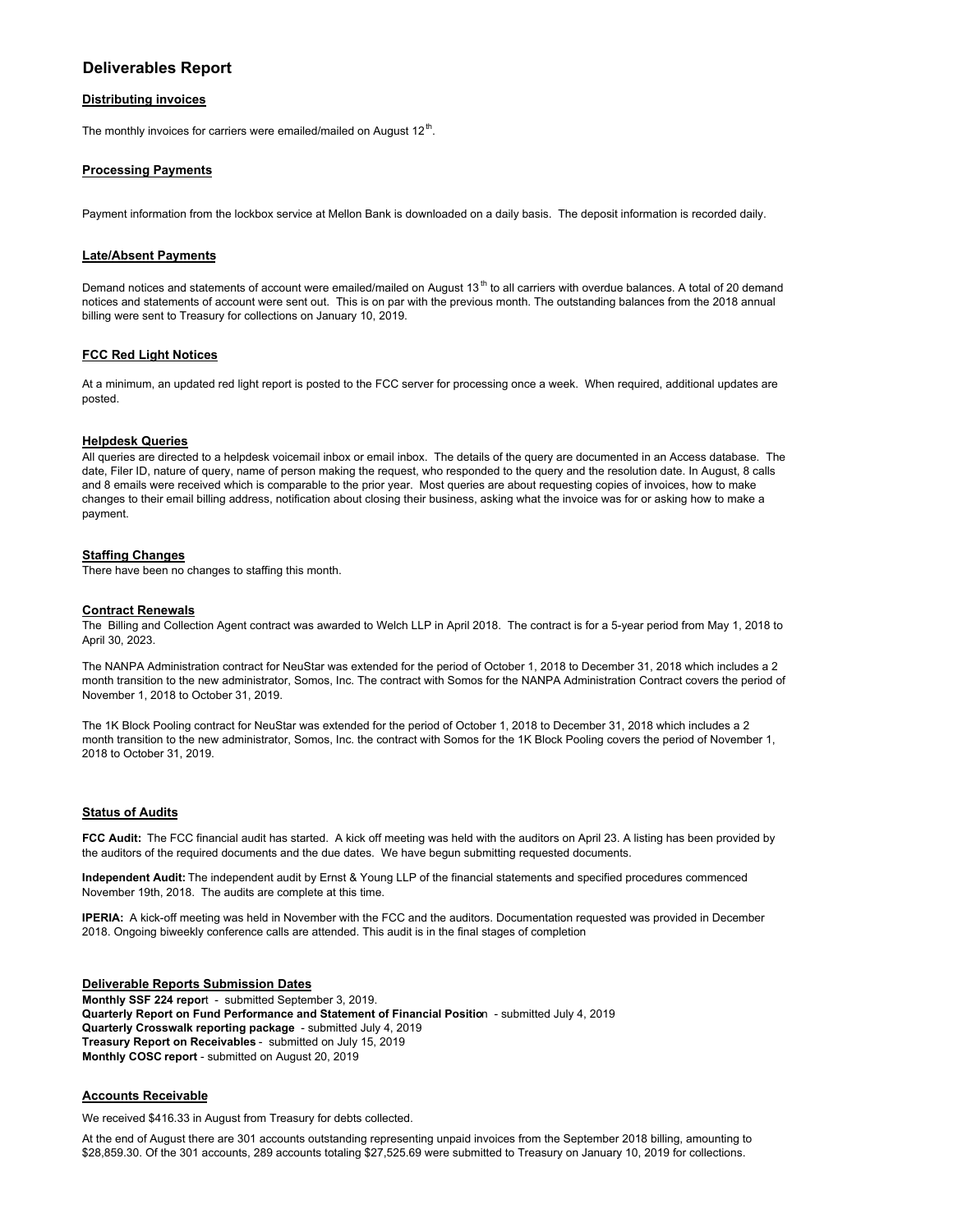#### **NANPA FUND FORECASTED STATEMENT OF CHANGES IN FUND BALANCEOCTOBER 2019 TO SEPTEMBER 2020**

|                                          |        |                          |               |               |                          |           |                          | <b>Projection based on budget</b> |              |               |               |                          |           |            |
|------------------------------------------|--------|--------------------------|---------------|---------------|--------------------------|-----------|--------------------------|-----------------------------------|--------------|---------------|---------------|--------------------------|-----------|------------|
|                                          |        |                          |               |               |                          |           |                          |                                   |              |               |               |                          |           |            |
|                                          |        | Oct-19                   | <b>Nov-19</b> | <b>Dec-19</b> | Jan-20                   | Feb-20    | Mar-20                   | Apr-20                            | May-20       | <b>Jun-20</b> | <b>Jul-20</b> | <b>Aug-20</b>            | Sep-20    | Total      |
| <b>Projected Revenue</b>                 |        |                          |               |               |                          |           |                          |                                   |              |               |               |                          |           |            |
| <b>International Contributions</b>       |        |                          |               |               |                          |           |                          |                                   |              |               |               |                          |           |            |
| Canada                                   | (1)    | 17,855                   | 17,855        | 17,855        | 17,855                   | 17,855    | 17,855                   | 17,855                            | 17,855       | 17,855        | 17,856        | 17,856                   | 17,856    | 214,263    |
| Caribbean countries                      | (1)    | 43,355                   | $\sim$        | $\sim$        | $\sim$                   | $\sim$    |                          |                                   | $\sim$       | $\sim$        |               |                          |           | 43,355     |
| <b>Total International Contributions</b> |        | 61,210                   | 17,855        | 17,855        | 17,855                   | 17,855    | 17,855                   | 17,855                            | 17,855       | 17,855        | 17,856        | 17,856                   | 17,856    | 257,618    |
| Domestic Contributions - US carriers     | (1)    | 9,372,009                | 164,254       | 164,254       | 164,254                  | 164,254   | 164,254                  | 164,254                           | 164,254      | 164,254       | 164,254       | 164,254                  | 164,254   | 11,178,803 |
| Late filing fees for Form 499A           | (2)    |                          |               |               |                          | $\sim$    |                          |                                   | $\sim$       |               |               |                          | 80,000    | 80,000     |
| Interest income                          | (3)    | 2,500                    | 2,500         | 2,500         | 2,500                    | 2,500     | 2,500                    | 2,500                             | 2,500        | 2,500         | 2,500         | 2,500                    | 2,500     | 30,000     |
| Total projected revenue                  |        | 9,435,719                | 184,609       | 184,609       | 184,609                  | 184,609   | 184,609                  | 184,609                           | 184,609      | 184,609       | 184,610       | 184,610                  | 264,610   | 11,546,421 |
| <b>Projected Expenses</b>                |        |                          |               |               |                          |           |                          |                                   |              |               |               |                          |           |            |
| <b>NANPA Administration - Somos</b>      | (4)(a) | 243,333                  | 243,333       | 243,333       | 243,333                  | 243,333   | 243,333                  | 243,333                           | 243,333      | 243,333       | 243,333       | 243,333                  | 243,333   | 2,919,996  |
| NANPA Administration - transition costs  | (4)(b) | 240,833                  | 240,833       | $\sim$        | $\sim$                   | $\sim$    | $\overline{\phantom{a}}$ |                                   | $\sim$       | $\sim$        |               | $\sim$                   |           | 481,666    |
| 1K Block Pooling - Somos                 | (5)(a) | 319,585                  | 319,585       | 319,585       | 319,585                  | 319,585   | 319,585                  | 319,585                           | 319,585      | 319,585       | 319,585       | 319,585                  | 319,585   | 3,835,020  |
| 1K Block Pooling - Transition costs      | (5)(b) | 314,585                  | 314,585       | $\sim$        | $\sim$                   |           |                          | $\sim$                            | $\sim$       | $\sim$        |               |                          |           | 629,170    |
| <b>Billing and Collection</b>            |        |                          |               |               |                          |           |                          |                                   |              |               |               |                          |           |            |
| Welch LLP                                | (6)    | 28,400                   | 28,400        | 28,400        | 28,400                   | 28,400    | 28,400                   | 28,400                            | 28,400       | 28,400        | 28,400        | 28,400                   | 28,400    | 340,800    |
| Data Collection Agent - USAC             | (7)    | 6,500                    | 6,500         | 6,500         | 6,500                    | 6,500     | 6,500                    | 6,500                             | 6,500        | 6,500         | 6,500         | 6,500                    | 6,500     | 78,000     |
| <b>Annual Operations Audit</b>           | (8)    | $\sim$                   | $\sim$        | $\sim$        | 49,000                   | $\sim$    | $\sim$                   | $\sim$                            | $\sim$       | $\sim$        | $\sim$        | $\sim$                   | $\sim$    | 49,000     |
| <b>Bank Charges</b>                      | (9)    | 3,167                    | 3,167         | 3,167         | 3,167                    | 3,167     | 3,167                    | 3,167                             | 3,167        | 3,166         | 3,166         | 3,166                    | 3,166     | 38,000     |
| Carrier Audits                           | (10)   | $\overline{\phantom{a}}$ | $\sim$        | $\sim$        | $\overline{\phantom{a}}$ | 200,000   | $\overline{\phantom{a}}$ |                                   | $\sim$       | $\sim$        |               | $\overline{\phantom{a}}$ |           | 200,000    |
| Bad debt expense (recovery)              | (11)   | 3,334                    | 3,334         | 3,334         | 3,334                    | 3,333     | 3,333                    | 3,333                             | 3,333        | 3,333         | 3,333         | 3,333                    | 3,333     | 40,000     |
| <b>Total projected expenses</b>          |        | 1,159,737                | 1,159,737     | 604,319       | 653,319                  | 804,318   | 604,318                  | 604,318                           | 604,318      | 604,317       | 604,317       | 604,317                  | 604,317   | 8,611,652  |
| Projected Net revenue (expenses)         |        | 8,275,982                | 975,128)      | 419,710)      | 468,710) (               | 619,709)  | 419,709) (               | 419,709) (                        | 419,709)     | 419,708)      | 419,707) (    | 419,707) (               | 339,707)  | 2,934,769  |
| <b>Projected Opening fund balance</b>    | (12)   | (874, 265)               | 7,401,717     | 6,426,589     | 6,006,879                | 5,538,169 | 4,918,460                | 4,498,751                         | 4,079,042    | 3,659,333     | 3,239,625     | 2,819,918                | 2,400,211 | (874, 265) |
| <b>Projected Closing fund balance</b>    |        | 7,401,717                | 6,426,589     | 6,006,879     | 5,538,169                | 4,918,460 | 4,498,751                | 4,079,042                         | 3,659,333    | 3,239,625     | 2,819,918     | 2,400,211                | 2,060,504 | 2,060,504  |
| Projected Fund balance makeup:           |        |                          |               |               |                          |           |                          |                                   |              |               |               |                          |           |            |
| Contingency                              |        | 2,000,000                | 2,000,000     | 2,000,000     | 2,000,000                | 2,000,000 | 2,000,000                | 2,000,000                         | 2,000,000    | 2,000,000     | 2,000,000     | 2,000,000                | 2,000,000 | 2,000,000  |
| Surplus                                  |        | 5,401,717                | 4,426,589     | 4,006,879     | 3,538,169                | 2,918,460 | 2,498,751                | 2,079,042                         | 1,659,333.10 | 1,239,625     | 819,918       | 400,211                  | 60,504    | 33,503     |
|                                          |        | 7,401,717                | 6,426,589     | 6,006,879     | 5,538,169                | 4,918,460 | 4,498,751                | 4,079,042                         | 3,659,333    | 3,239,625     | 2,819,918     | 2,400,211                | 2,060,504 | 2,033,503  |
|                                          |        |                          |               |               |                          |           |                          |                                   |              |               |               |                          |           |            |

#### **Assumptions:**

**(1)** The contribution for October 2019 ‐ September 2020 is based on proposed billings.

**(2)** These estimated fees represent the \$100 late filing fee charged to those companies that do not file the Form 499A by the due date.

**(3)** Interest income projections are estimates.

**(4)(a)** The NANPA Administration contract with Somos expires Oct 31/19. Monthly costs are estimated based on the current contract.

**(4)(b)** This is an additional two months of Somos NANPA Administration transitional costs if a new administrator is awarded

**(5)(a)**The 1K Block Pooling Administration contract with Somos expires Oct 31/19. Monthly costs are estimated based on the current contract.

**(5)(b)** This is an additional two months of Somos 1K Block Pooling transitional costs if a new administrator is awarded.

**(6)** The cost of B&C Agent is based on the actual contract cost of \$28,400 per month. Contract covers the period from May 1/18 to April 30/23

**(7)**  The expense for the Data Collection Agent is based on estimate of costs by USAC.

**(8)**  The cost of the annual operations audit is based on the cost of the prior year's history of billing from Ernst & Young LLP.

**(9)** Bank fees are an expense to the Fund and are estimated based on prior years' history.

**(10)** The budget allowed \$200,000 for carrier audits.

**(11)**  The bad debt expense covers all accounts considered potentially uncollectible for fees billed for the 2018‐19 funding year.

**(12)**  The deficit recovery represents August and September payments to Somos which will paid in October and covered by the 2019/20 fees due in October.